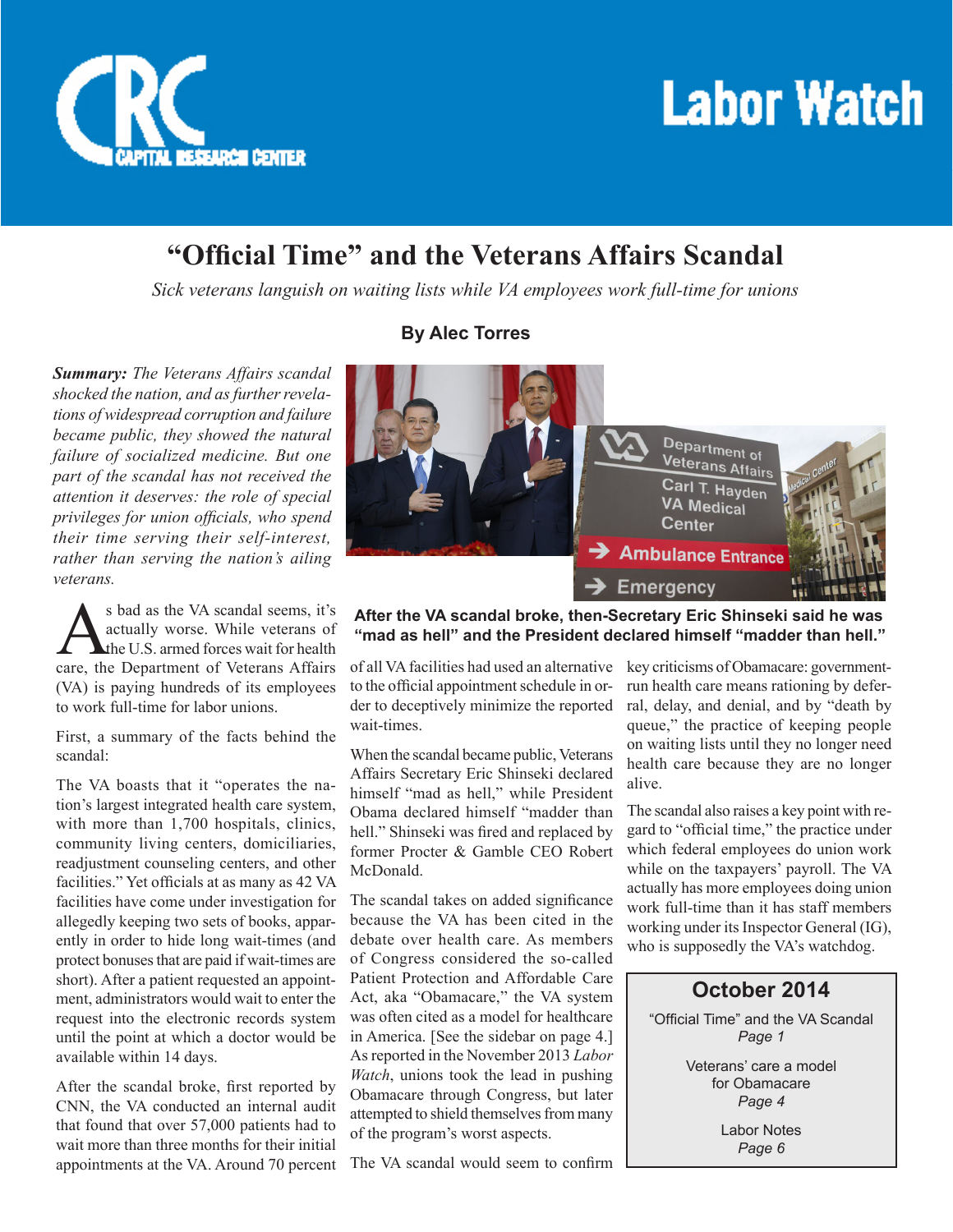#### **By the time they get to you in Phoenix…**

In Phoenix alone, some 1,400 to 1,600 sick veterans were forced to wait months to see a doctor. At least 40 died while waiting for care, and dozens suffered from "clinically significant delays" or "troubling lapses" in the quality of care, according to a report by the VA's Office of the Inspector General.

The IG report claimed that inspectors are "unable to conclusively assert that the absence of timely quality care caused the deaths of these veterans." But as the *Arizona Republic* notes, that sentence was added to the report "after Veterans Health Administration officials reviewed a draft"—and in any event, "untimely care is not recognized in the medical profession as a cause of death."

#### CBS News reported:

According to one whistleblower who spoke to CBS News, . . . the Inspector General added the line about how wait times did not cause the deaths at the last minute. Our source, who works at VA headquarters and who spoke exclusively to CBS News, said officials inside the agency asked for a revision of the first draft. That's standard practice, but in this case the source said it amounted to pressure on Inspector General Richard Griffin to add a line to water down the report. "The organization was worried that the report was going to damn the organization," the whistle-blower said. "And therefore it was important for them to introduce language that softened that blow."

**Editor:** Steven J. Allen **Publisher:** Terrence Scanlon **Address:** 1513 16th Street, NW Washington, DC 20036-1480 **Phone:** (202) 483-6900 **E-mail:** sallen@CapitalResearch.org **Website:** CapitalResearch.org

**Labor Watch** is published by Capital Research Center, a non-partisan education and research organization classified by the IRS as a 501(c)(3) public charity. Reprints are available for \$2.50 prepaid to Capital Research Center.

On September 18, the *Washington Times* reported that "The VA's internal auditor admitted [yesterday] that it didn't review the cases of 5,600 veterans who were on waiting lists for appointments, so it's possible some of them could have died as the result of the botched care."

Also on September 18, CNN reported: "In a stunning reversal, the VA's acting inspector general now says that long wait times at VA health care facilities in Phoenix did contribute to a number of veterans' deaths."

Michael Tanner of the Cato Institute wrote in the *New York Post* that "VA employees at an outpatient clinic in Fort Collins, Colo., falsified appointment records to hide the fact that as many as 6,300 veterans treated at the outpatient clinic waited months to be seen for treatment. In Wyoming, whistleblowers have accused officials of manipulating records to hide wait times." There were similar efforts to hide wait-times in Austin and San Antonio, and officials in Pittsburgh allegedly attempted to cover up deaths from bacteria-tainted water.

The case-processing backlog at the VA was more than 344,000 claims, Tanner noted in May, with an average wait of 160 days for veterans to gain access to health benefits (with at least a 9 percent error rate, the department admits). According to a 2013 calculation, appealing a VA decision all the way up the chain takes an average of 1,598 days. That's despite a 76 percent increase in the department's budget between 2007 and 2012 (a period when enrollment rose 13 percent).

It may even be difficult to conduct a thorough investigation of the scandal. The VA, lacking sufficient personnel among its professional investigators, is relying largely on survey research. For example, the *Walla Walla* [Washington] *Union-Bulletin* reported on May 15:

Veterans Affairs Secretary Eric Shinseki ordered "face-to-face" audits of every Veterans Affairs clinic earlier this month, and Walla Walla's turn came Wednesday, officials said. . . .

However, instead of the expected investigators from the Office of Inspector General, employees at Jonathan M. Wainwright Memorial Veterans Affairs Medical Center told union officials the audit was done by employees from other VA networks, not trained investigators.

That was seconded in a Veterans Affairs Committee hearing today by Sen. Jerry Moran, R-Kan., who told Shinseki it is unrealistic to "conduct a systemwide audit review of the VA using 220 VA employees" looking at 153 facilities. "That seems more damage control than solving the problem," Moran said in the congressional hearing.

At the center in Walla Walla, the internal investigators reportedly conducted 12 interviews of employees selected by administrators, out of some 200 total employees at the facility. The interviews consisted of 52 scripted questions, most with yes-or-no answers.

#### **Official time—for union business**

In a practice known as "official time," federal employees are often allowed to work on union business while being paid by the taxpayers. (When the practice involves employees of state or local governments, it's usually called "release time.")

At the Phoenix VA, although 1,700 veterans sat for months on a secret wait list, three VA employees never showed up to the health center and yet still received full, taxpayer-funded salaries. Where were these employees as veterans waited without care? Working full-time for the American Federation of Government Employees (AFGE). The employees—Nathaniel Payne Jr., Cari James, and Louis Curry—did not do any work for the VA as they collectively earned \$186,276, paid by taxpayers in 2011.

It's not just Phoenix. The Baltimore Veterans Health Center has the longest wait times in the nation, yet in 2012 it paid \$372,674 for employees to work for unions. That included a clinical dietetic technician, a patient services assistant, a health technician, a medical support assistant, and two nurses. Of these employees, two worked full time for the National Association of Government Employees (NAGE), and the other four spent their time in the service of AFGE.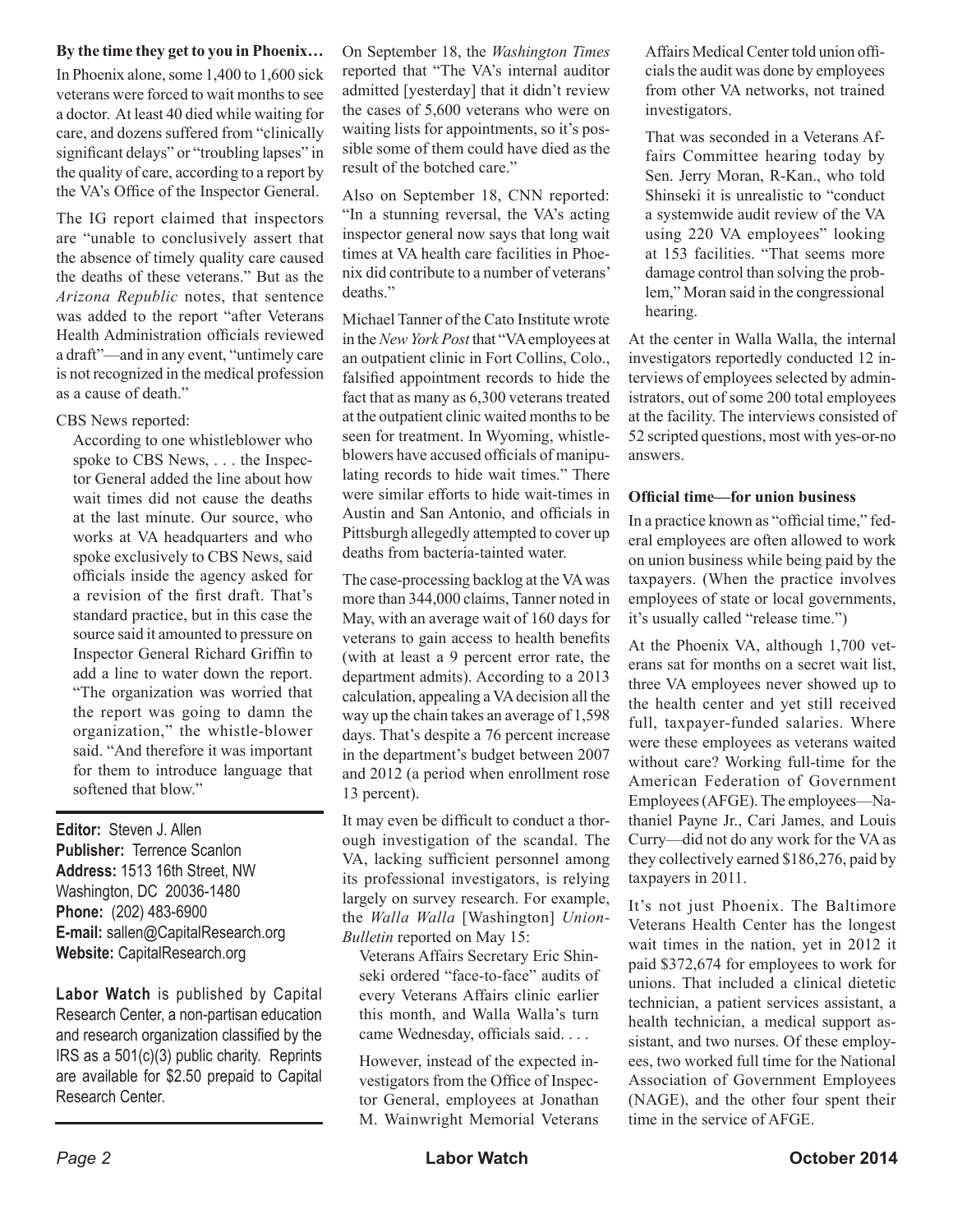In Wilmington, Delaware, two nurses, a food service worker, and a nurse practitioner were paid a total of more than \$311,000 in 2012, even while the three nurses worked for the Laborers' International Union of North America (LIUNA), and the food services worker worked for the AFGE.

At the VA facility in Tucson, two nurses and a medical support assistant worked for the AFGE for a total of almost \$205,000.

Many times, VA workers are paid sixfigure salaries as they work for the unions.

►For example, Bethany McIvor, a nurse in Massachusetts, was paid \$120,395 by taxpayers to work for the AFGE.

►Janice Perry, trained as a pharmacist and supposed to work in Martinsburg, WV, was instead paid \$126,571 to work for the National Federation of Federal Employees (NFFE).

►Joseph Simon, another pharmacist, was actually paid \$120,544 to work for the SEIU instead of at the VA hospital in Jackson, Mississippi.

►A nurse with the VHA in San Francisco, Patricia LaSala, worked full-time for the NFFE while earning a government salary of \$131,849.

Official time at the VA is no secret. In June 2013, Senators Rob Portman (R-Ohio) and Tom Coburn (R-Okla.) wrote then-Secretary Shinseki to express their concern that 257 VA employees working on "official time" were busy doing work for the unions rather than for veterans. Some 188 of those employees on 100 percent "official time"—effectively, full-time employees of the unions—would typically be fulfilling roles in direct support of veterans in areas such as health care and security.

They wrote: "Documents from your department list 188 VA employees serving in 100 percent official time capacity during the time period spanning January 1, 2012 through February 2013. During this time of sequestration and tight budgets, it is important to know how so many employees can be spared to serve the interest of outside groups, instead of carrying out jobs that are essential to the health, safety and transition of our nation's veterans."

Portman and Coburn noted that at least 85 VA nurses, some with six-figure salaries, "were in 100 percent official time status" even as the VA sought "to fill open nursing positions," while VA personnel on 100 percent "official time" included four addiction specialists, nine pharmacists and pharmacist technicians, a rehabilitation specialist for the blind, five social workers, 11 health technicians, 12 medical support assistants, two psychologists and six police officers.

#### **How bad is the problem?**

The Office of Personnel Management (OPM), the federal government's human resources office, is charged with collecting data on official time. According to OPM, federal employees logged an estimated 3.4 million hours in official time from 2008 to 2011. The cost of federal official time rose from \$121 million to \$155 million, a 28 percent increase in only 3 years. (The cost of this practice is even higher at the state and local level—up to \$1 billion a year as of 2011. See the February 2013 issue of *Labor Watch*.)

In the Social Security Administration, employees used more than 229,000 official time hours in 2011. The Defense Department paid for more than 335,000 hours in 2011. The Environmental Protection Agency logged more than 39,000 official time hours at a cost of more than \$1.6 million. The Department of Transportation logged 265,000 hours, with some full-time union workers making over \$170,000 a year each. The Department of Health and Human Services used almost 29,000 hours, and the Department of Labor almost 73,000.

Almost every agency uses official time, although agencies and departments have not been forthcoming in providing information on the extent. According to Mark Flatten, a senior reporter for Watchdog.org, even those agencies that provided records did not provide a full accounting. For example, the Office of Personnel Management reports that the Treasury Department, including the IRS, uses 626,000 hours, through Treasury's records list a mere 15,275 hours. The IRS and the Departments of Defense, Justice, and Agriculture all failed to produce any data at all. AFGE is the largest federal employee union cash-

ing in on official time. Others include the National Federation of Federal Employees, National Nurses United, and the Service Employees International Union (SEIU). Of the 62 agencies and departments listed by OPM, 57 use official time. As for the agencies that refused to respond, the OPM reports that those agencies used 734,000 combined hours of official time at a cost of more than \$30 million to the taxpayers, according to the Watchdog.org report.

#### **Understaffing or too much bureaucracy?**

People on the Left, including AFGE president J. David Cox Sr., blamed the VA wait times on understaffing. "When we look deeper into this issue of extended wait times for veterans to receive an appointment, we have to recognize that understaffing is a major culprit," Cox said in an AFGE statement on May 21. "All around the country, medical facilities are understaffed, with numerous frontline care positions going unfilled. How can the VA expect to keep up with the growing needs of our nation's heroes if it doesn't properly staff its facilities?"

AFGE opposes allowing vets access to non-VA healthcare, attacking the idea as "privatization." According to an AFGE press release during the scandal, the AFGE had "grave concerns, however, regarding provisions that expand contracting out of VA medical care to private facilities. As many Veterans Service Organizations have expressed, such a move could jeopardize the quality of patient care since veterans will be left largely on their own to navigate care between providers lacking specialized knowledge of this population, without the critical care coordination for their complex medical needs that only the VA can provide."

Instead of allowing veterans to seek care from outside providers, AFGE calls for another increase in VA funding.

But funding doesn't appear to be a problem. Veterans groups like the Veterans of Foreign Wars and Veterans of Iraq and Afghanistan agree that the VA does not need more funding. Even a few Democrats, like Representatives John Barrow of Georgia, Ed Pastor of Arizona, and Joe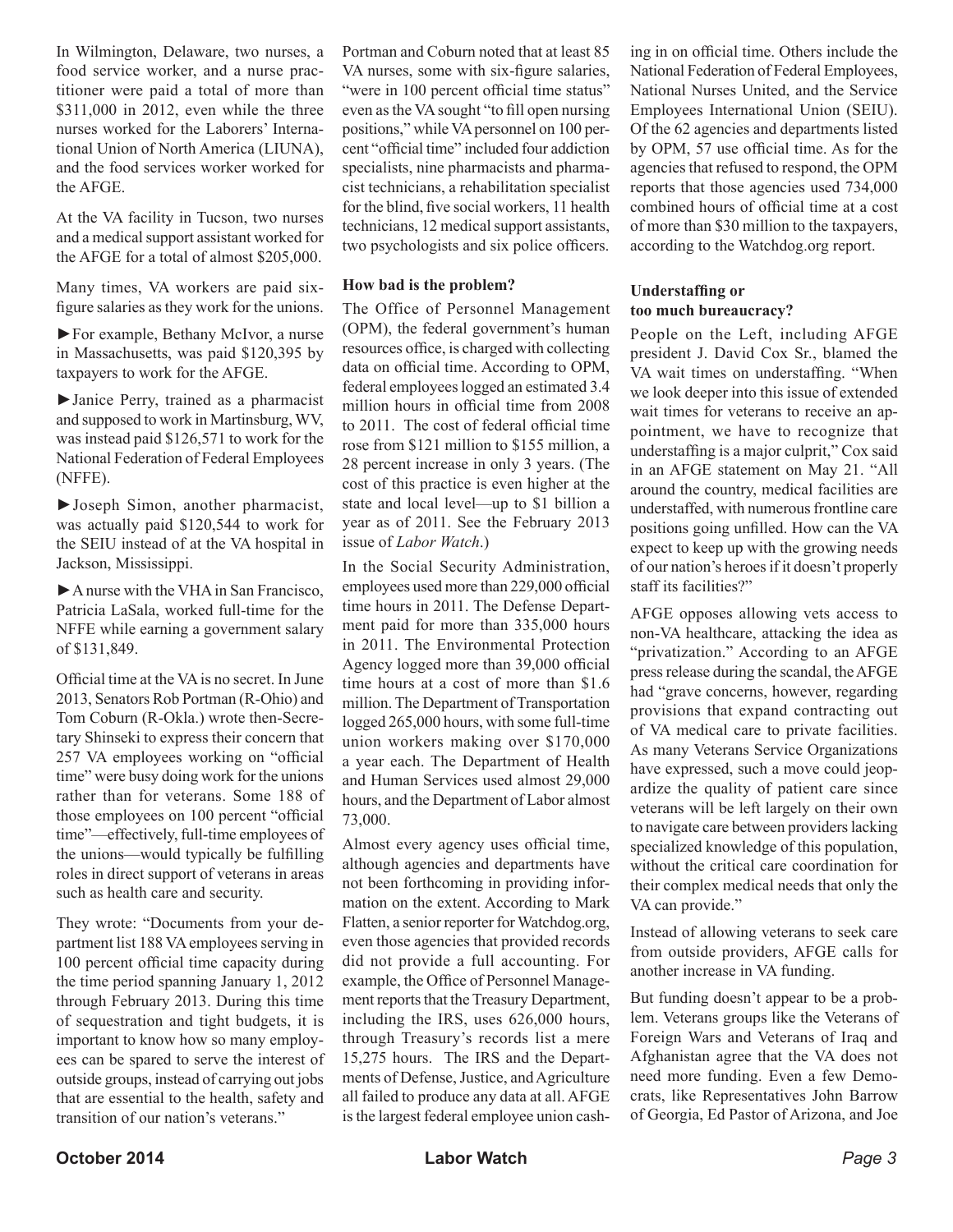Garcia of Florida agree that the VA has not suffered from a lack of money. From 2003 to 2013, funding to the VA soared from \$27.7 billion to \$57.3 billion, a 106 percent increase. Yet in that same period, the number of VA patients increased only 30 percent.

From 2000-2013, the number of veterans actually declined by 4.3 million, according to *Investor's Business Daily*. During 2008-2012, the VA's per-patient spending rose 27 percent, compared to a 13 percent rise in per capita health care spending nationally. Contrary to the statements of some politicians, the VA's problems can't be traced to an influx of veterans from the Iraq and Afghanistan wars. Those veterans cost \$4,800 each in 2010, compared to \$8,800 for other veterans, and increased enrollment was mainly due to changes initiated during the Clinton administration. Why does the VA seem to be getting less efficient over time? One reason is that,

while funding for the VA increases, so does waste. The highest level senior officials awarded themselves tens of thousands of dollars in bonuses each, despite poor performance across the VA. Phoenix alone shelled out \$10 million in bonuses over the last three years even while veterans died waiting for care. During that time, the agency spent almost \$98,000 on promotional items like bags, pens, and water bottles.

According to the *Daily Caller*, the VA spent more than \$3.5 million on furniture the day before the partial government shutdown last year. That included more than \$16,000 for ergonomic chairs from a company called Ergogenesis and an order for \$87,725 in "lounge seating and tables" from Arcadia Chair Company in La Palma, California. The *Caller* reported:

Federal government agencies faced a "spend it or lose it" scenario on that day, the last day of the 2013 fiscal year, prompting excessive spending binges

as the White House and Congress failed to reach a continuing resolution agreement. . . .

VA also spent \$828,176 on office supplies, \$296,484 on cabinets, lockers, bins and shelving, \$122,739 on draperies, awnings, and shades, \$73,225 on books and pamphlets, and more than \$2.5 million on other miscellaneous purchases. The department spent less than \$4,000 on artwork, having already purchased \$562,000 in artwork the previous week.

In *National Review Online* Jonah Goldberg commented that "everything they need to make the VA work is available to them. And yet, it's a mess and has been a mess for decades. Why? Maybe it's a mess because such messes come with the territory when you put bureaucrats in charge. Criminality, as alleged, may not be inevitable (though I'm not so sure).

## **Veterans' healthcare a model for Obamacare**

Over the years, the Department of Veterans Affairs' health care system has been put forth as a model for healthcare reform. In 2009, Ezra Klein of the *Washington Post* said "expanding the Veterans Health Administration to non-veterans'" is "one of my favorite ideas."

- Nicholas Kristoff of the *New York Times* wrote in 2009: Take the hospital system run by the Department of Veterans Affairs, the largest integrated health system in the United States. It is fully government run, much more "socialized medicine" than is Canadian health care with its private doctors and hospitals. And the system for veterans is by all accounts one of the best-performing and most cost-effective elements in the American medical establishment. . . . "If other health care providers followed the V.A.'s lead, it would be a major step toward improving the quality of care across the U.S. health care system," [the Rand Corporation] reported.
- Uwe Reinhardt of Princeton wrote in the *Times* in 2013: Americans of all political stripes have long reserved for our veterans the purest form of socialized medicine, the vast health system operated by the U.S. Department of Veterans Affairs (generally known as the V.A. health system). If socialized medicine is as bad as so many on this side of the Atlantic claim, why have both political parties ruling this land deemed socialized medicine the

best health system for military veterans? Or do they just not care about them?

*New York Times* columnist and former Enron advisor Paul Krugman wrote in 2006:

If US politicians could be persuaded of the advantages of a public health insurance system, the next step would be to convince them of the virtues, in at least some cases, of honest-to-God socialized medicine, in which government employees provide the care as well as the money. Exhibit A for the advantages of government provision is the Veterans' Administration, which runs its own hospitals and clinics, and provides some of the best-quality health care in America at far lower cost than the private sector. How does the VA do it? It turns out that there are many advantages to having a single health care organization provide individuals with what amounts to lifetime care.

Krugman in 2006 also cited the British system (the National Health Service) as a model for healthcare reform. Later, when Obamacare was proposed, Dr. Donald Berwick, a prime designer of the President's plan, stated proudly that it was modeled on Britain's NHS.

The British government reported that, as of August 2014, five percent of the British population was on the wait-list for surgery.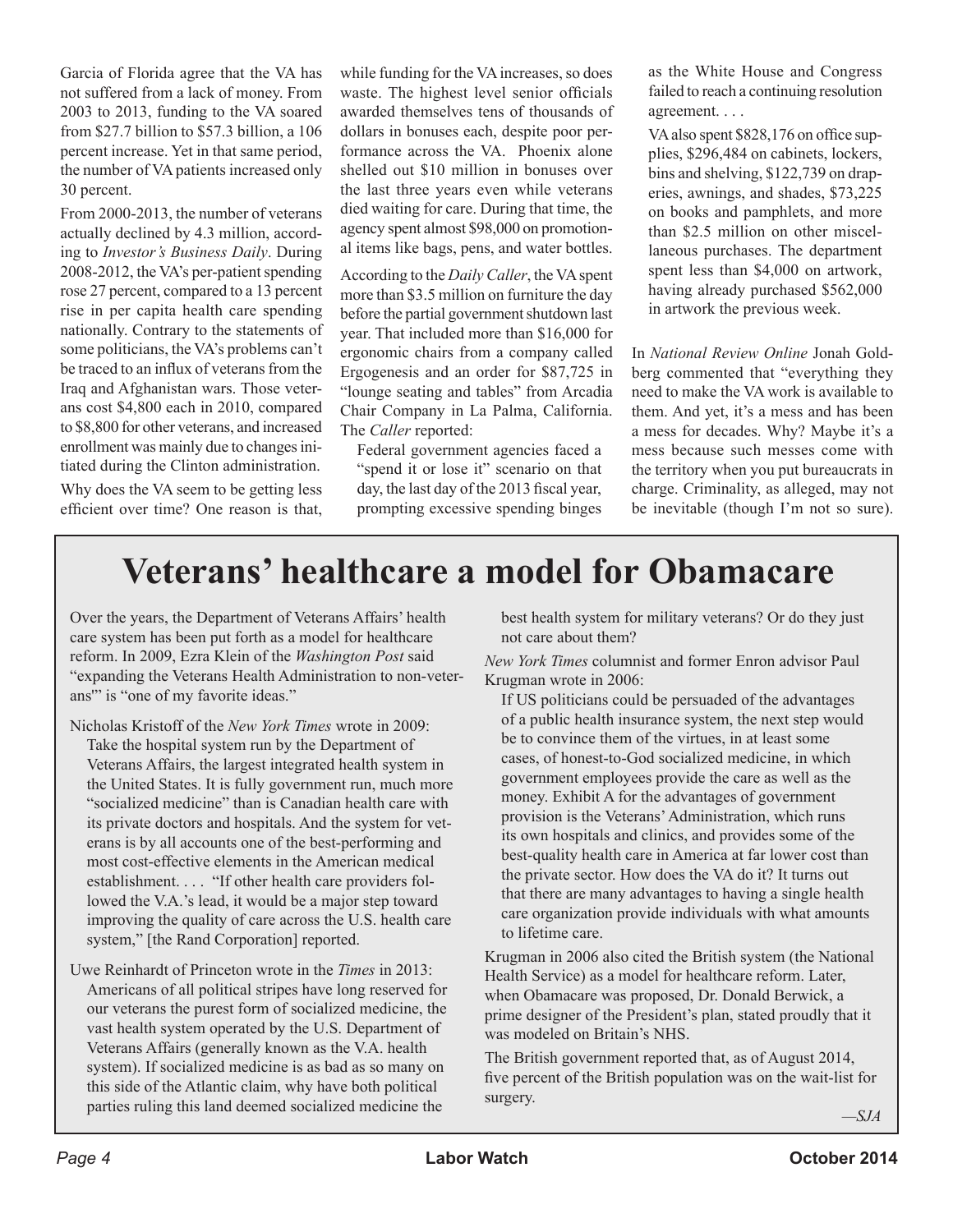But rationing, incompetence, bloat, waste, rent-seeking, and a sort of legal corruption certainly are."

#### Greg Corombos of *WorldNetDaily* agreed:

The crisis of delayed care through the Veterans Administration is triggering close examination of the federal bureaucracy and the competence of VA management, but some senators and other taxpayer advocates fear the influence of organized labor is also adding to the time veterans must wait for treatment or to have their claims processed. . . .

 [Fred Wszolek of the Workforce Fairness Institute] believes it's outrageous for taxpayers to be funding union labor for any length of time, but he said the problem is most likely worse than the unions will admit.

"We're not even sure that they're properly reporting all of the official time that they're taking," Wszolek said. "They might be putting down that they did three hours of union business, but really it was an entire day. . . .

"Many of these employees are also covered by civil service. So they have two levels of protection," he said. "That may be why some of these VA employees were so ambivalent about the whole thing and were providing substandard care. They're almost impossible to fire under civil service rules, and then they've got a union going to bat for them as well."

#### **Is change coming?**

Public officials and local activists have not sat by while official time and release time continue. Shortly after sending their letter about the VA's official time problems, Senators Portman and Coburn introduced the Federal Employees Accountability Act, which would have reduced the amount of official time. "Federal Agencies like the VA need to make sure that they have all hands on deck to fulfill their missions," said Portman. "Unfortunately, however, many agencies allow their taxpayer-funded employees to focus their time and energy on full-time political, union activities that don't have anything to do with the

official task at hand. At a place like the VA, taxpayer dollars should be funding employees to tackle the challenges of the claims backlog and providing necessary medical care to our veterans."

Coburn echoed the sentiments: "Using taxpayer dollars to finance what is often highly partisan and political full-time union work is a grievous violation of the public's trust." The bill stagnated in Harry Reid's Senate and never left committee, but it attracted 13 other co-sponsors, perhaps an indication that it will fare better with a future Senate.

Representative Phil Gingrey (R-Ga.) introduced the Federal Employee Accountability Act of 2011, which would have limited official time by stopping federal employees from doing arbitration, collective bargaining, or compiling lists of grievances during their working hours. Unfortunately, the bill died after introduction.

However, the fight against release time (or official time at the state and local level) has taken a positive turn outside of the federal government. Back in Phoenix, the Goldwater Institute, a state think tank, joined two taxpayers in suing the city and the Phoenix Law Enforcement Association (PLEA) to demand the end of release time.

The case, *Cheatham v. DiCiccio*, started in 2012. The Goldwater Institute won a major victory in January 2014, when the trial court issued a permanent injunction against release time in Phoenix. In that city, PLEA receives some \$1 million worth of release time each year, including the services of six officers who, for 12-15 years, have worked full-time for the union. Their tasks while on the taxpayers' dole included collective bargaining, lobbying the city government, and filing grievances against the city. The officers working fulltime for the union were so accustomed to performing union duties that, when they returned to the police force, they were sent back to the police academy to relearn law enforcement skills.

Though the Phoenix decision is under appeal, the city government has asserted itself against the unions and, for the first time in its history, imposed labor contracts on unions that disallow release time and pension spiking (i.e., temporarily boosting

workers' pay at the end of their careers in order to increase their pensions). The rules went into effect July 1, so even if the appeals court allows release time again, the unions would have to renegotiate with the city to bring release time back.

The trial judge's decision against release time is based on the Arizona constitution's gift clause, which prohibits public funds from being used for private purposes. "Basically, this is a classic gift-clause violation because it is a diversion of funds from one of the most important functions that government provides to a private organization to use for its own purposes," explains Clint Bolick, the lead attorney representing the plaintiffs. The broader goal behind the *Cheatham* case is to set a precedent that other states can use against release time. Currently, 47 states have a gift clause in their constitutions. Only Kansas, Maine, and Montana lack the provision.

Across the nation, unions are growing weaker and weaker as membership diminishes and power dries up. In Right to Work states union membership is declining even more rapidly. A lawsuit like *Cheatham v. DiCiccio* may or may not be a silver bullet that will end release time in most states, but it is a powerful weapon.

Of course, release time and official time exist only because elected officials at the city, state, and federal levels have agreed to contracts that allow it. While the constitutionality of release time is questionable in the face of gift clauses, the unions first received this taxpayer-funded privilege because the people granted it to them through the contracts negotiated between the unions and the people's elected representatives.

Ultimately, the most sure fire way to end release time and official time is to elect representatives who will negotiate contracts that require public employees to work for the public, not for the unions.

*Alec Torres is a communications aide and speechwriter for House Majority Leader Kevin McCarthy. The opinions expressed are his own.* 

*LW*